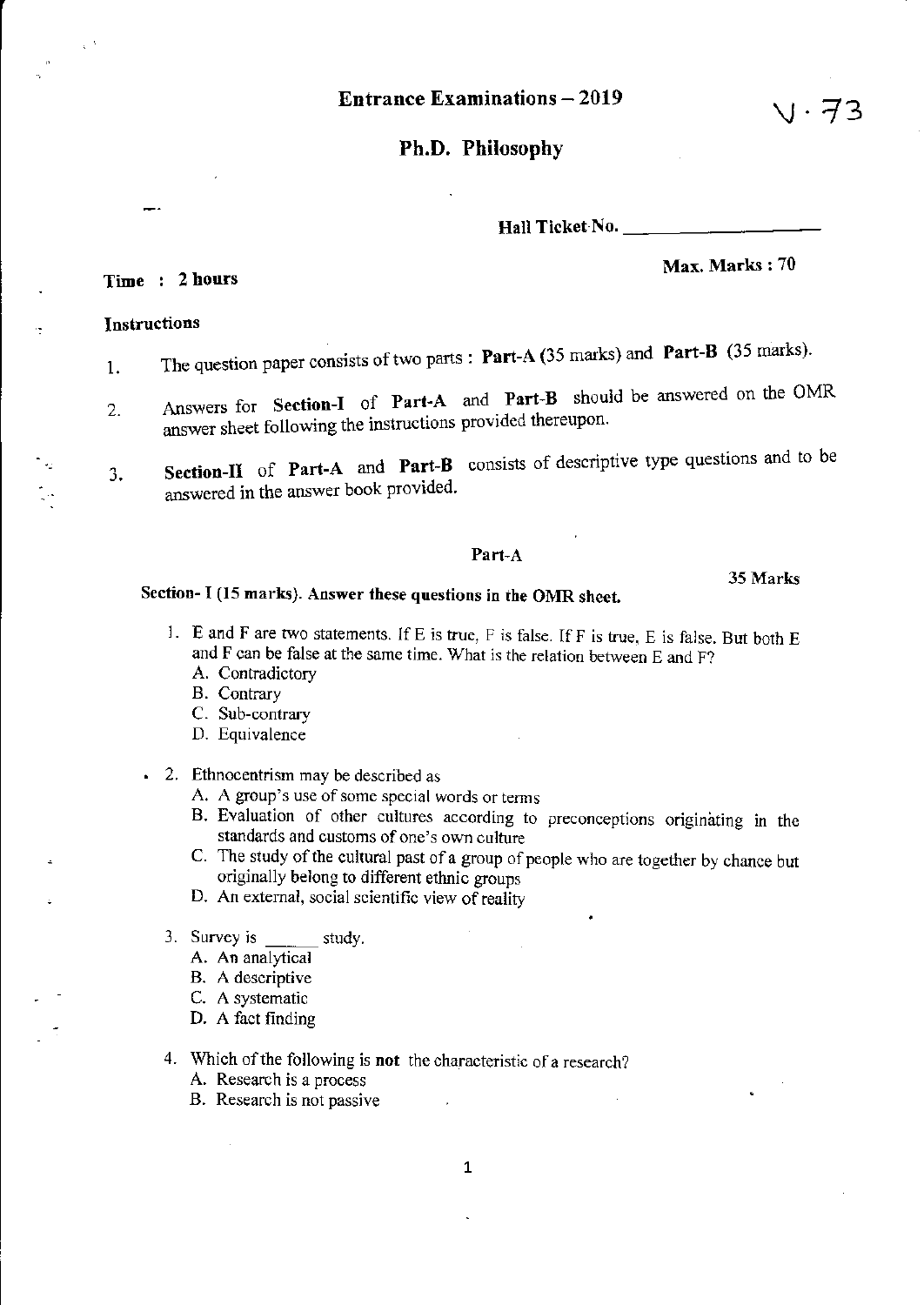- C. Research is not systematic
- D. Research is not arbitrary
- 5. The term "Phenomenology" is associated with
	- A. Qualitative research
	- B. Probability sampling
	- C. Analysis of variance
	- D. Correlational study
- 6. Which of the following is the first step in starting the research process?
	- A. Survey of related research
	- B. Identification of problem
	- C. Searching for solutions to the problem
	- D. Searching different sources of information to go to the root of the problem

-73

- 7. Choose the odd one out
	- A. Acknowledgement
	- B. Contents
	- C. Library
	- D. Bibliography
- 8. Which one is not a type of hypothesis?
	- A. Null hypothesis
	- B. Full hypothesis
	- C. Alternative hypothesis
	- D. Logical hypothesis
- 9. Which of the following subscribes to the idea that science is the only way to reach truth.
	- A. Interpretivism
	- B. Pragmatism
	- C. Positivism
	- D. Phenomenology
- 10. Which may be treated as the opposite of fundamental research?
	- A. Qualitative research
	- B. Scientific research
	- C. Philosophical research
	- D. Applied research
- 11. Which type of research is generally used by philosophers?
	- A. Conceptual
	- B. Empirical
	- C. Experimental
	- D. Data-based
- 12. Find the odd one out
	- A. Collection of data
	- B. Classification of data
	- C. Analysis of data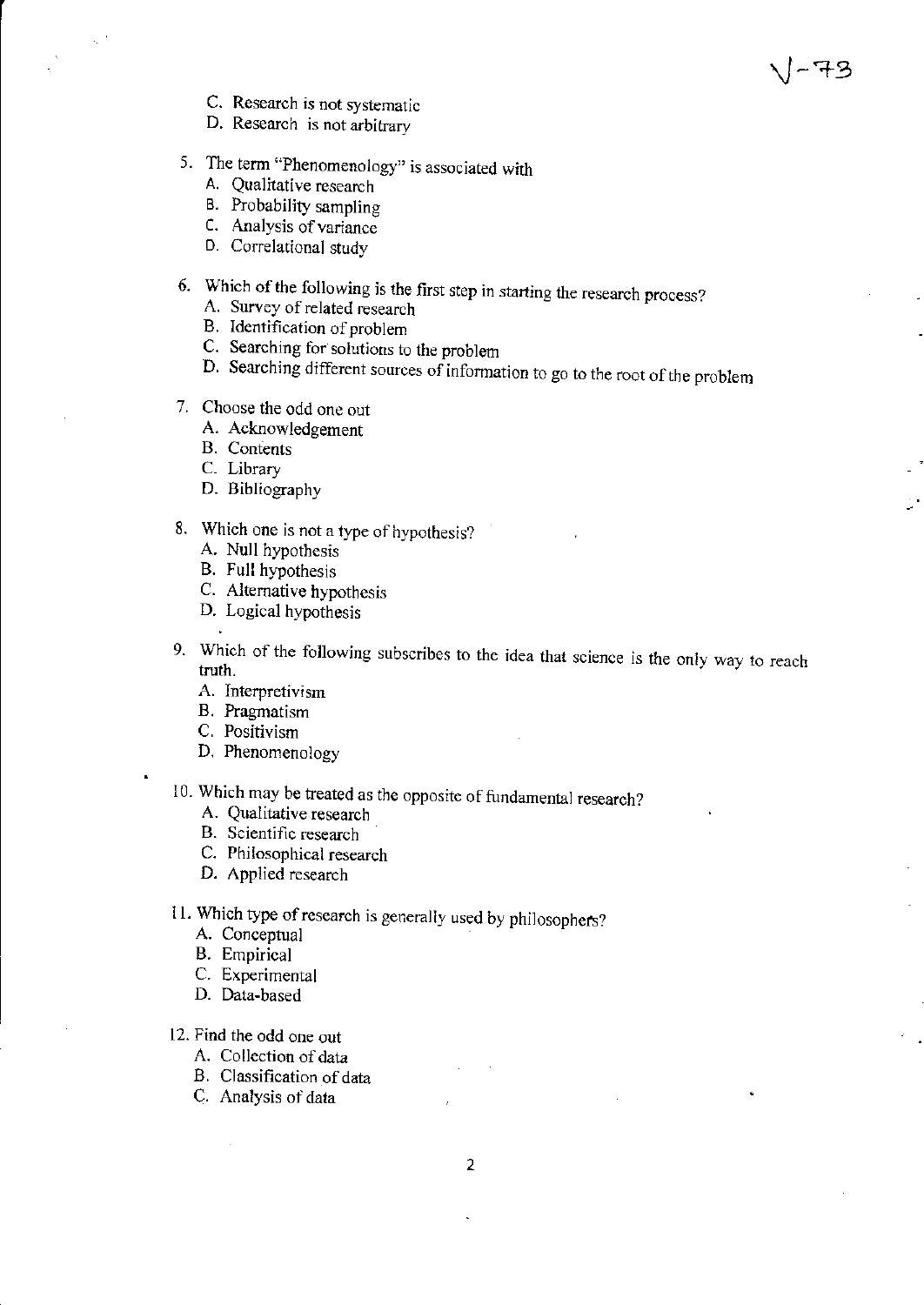## D. Publication of data

- 13. A scientist's research on the relative effectiveness of two drugs of typhoid would be classified as
	- A. Experimental research
	- B. Descriptive survey
	- C. Ethnography
	- D. Case study

## 14. Philosophical hermeneutics has been developed by

- A. Hans-George-Gadamer
- B. W.V.O. Quine
- C. L. W. Wittgenstein
- D. RudolfCamap
- 15. An assertion of "All of John's children are asleep" presupposes that
	- A. All of John's children are dreaming something or other
	- B. All of John's children are not in the state of waking
	- C. John has more than one child
	- D. John has no child

#### Section- II (20 marks)

## **Critical thinking: A** [10 Marks]

Quite a few philosophers have attempted to provide an argument in favour of God's existence. One popular method is an analogical argument. Given below is an example presented by William Paley:

... [S]uppose J had found a *watch* upon the ground, and it should be inquired how the watch happened to be in that place; I should hardly think ... that, for any thing I knew, the watch might have always been there. Yet why should not this answer serve for the watch as well as for the stone [that happened to be lying there on the ground]? For this reason, and for no other, viz. that, when we come to inspect the watch, we' perceive ... that its several parts are framed and put together for a purpose, ... to produce motion, and that motion so regulated as to point out the hour of the day; that, if the different parts had been differently shaped from what they are, ... or placed... in any other order, than that in which they are placed, ... no motion at all would have been carried on in the machine ... the inference, we think, is inevitable, that the watch must have had a maker... [Likewise, to sum up his view, given the complexity of the universe and the precision at which it works, he concludes that the universe must be created by an intelligent creator].

Discuss if analogical argument can be used to establish the truth of one's belief, or it is mainly used to show the plausibility of one's belief. Do you think that the argument above is acceptable? Give reason to support your view. Your analysis need not exceed 300 words.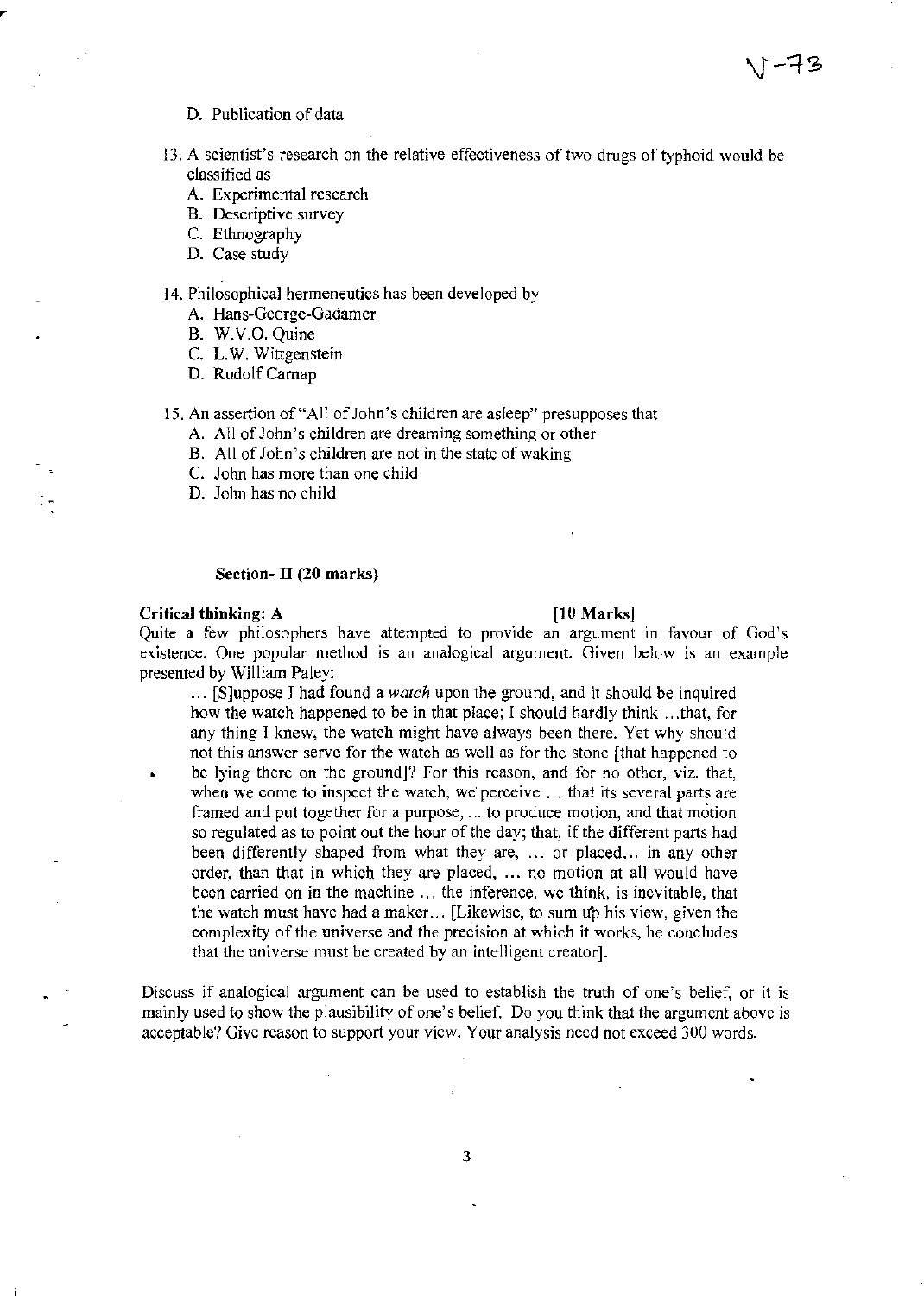#### **Critical thinking: B** [10 Marks]

William James, a philosopher of pragmatism, presented a very interesting and illuminating thought experiment. The situation may be presented as follows:

A squirrel is hiding behind a tree trunk with its back opposite to that of a man standing in front of a tree. The man wanted to get a view of the squirrel. However, whenever the man tries to see the squirrel by moving round the tree, the squirrel moves as fast in the opposite direction, and always manages to keep the tree between himself and the man. After several attempts, the man gives up.

The question is - *Does the man succeeded in going round the squirrel or not?* [Note: the question is not about whether or not the man could get the full view of the squirrel].

Analyze the situation presented above and critically respond to the question. Your response need not exceed 300 words.

#### **Part-B**

#### **35 Marks**

# **Section-I (15 marks) Answer these questions in the OMR sheet**

- 16.1n Aristotle's syllogistic reasoning in *Prior Analytics.* the propositions in the premises are.
	- A. Categorical
	- B. Hypothetical
	- C. Disjunctive
	- D. Conjunctive

17. Philosophical logic is primarily

- A. A philosophical enquiry into logical concepts
- B. A formal enquiry into logical concepts
- C. An extension of first order logic
- D. An axiomatic system for first order logic
- 18. In propositional logic, if any new information is added to the set of premises of a valid argument
	- A. It changes the validity of the argument
	- B. It makes the argument stronger
	- C. It does not change the validity of the argument
	- D. It makes the argument weaker
- 19.1n pure hypothetical syllogism.
	- A. The premises are mere assumption
	- B. The propositions are hypothetical
	- C. The conclusion is conditionally true
	- D. The propositions are quantificational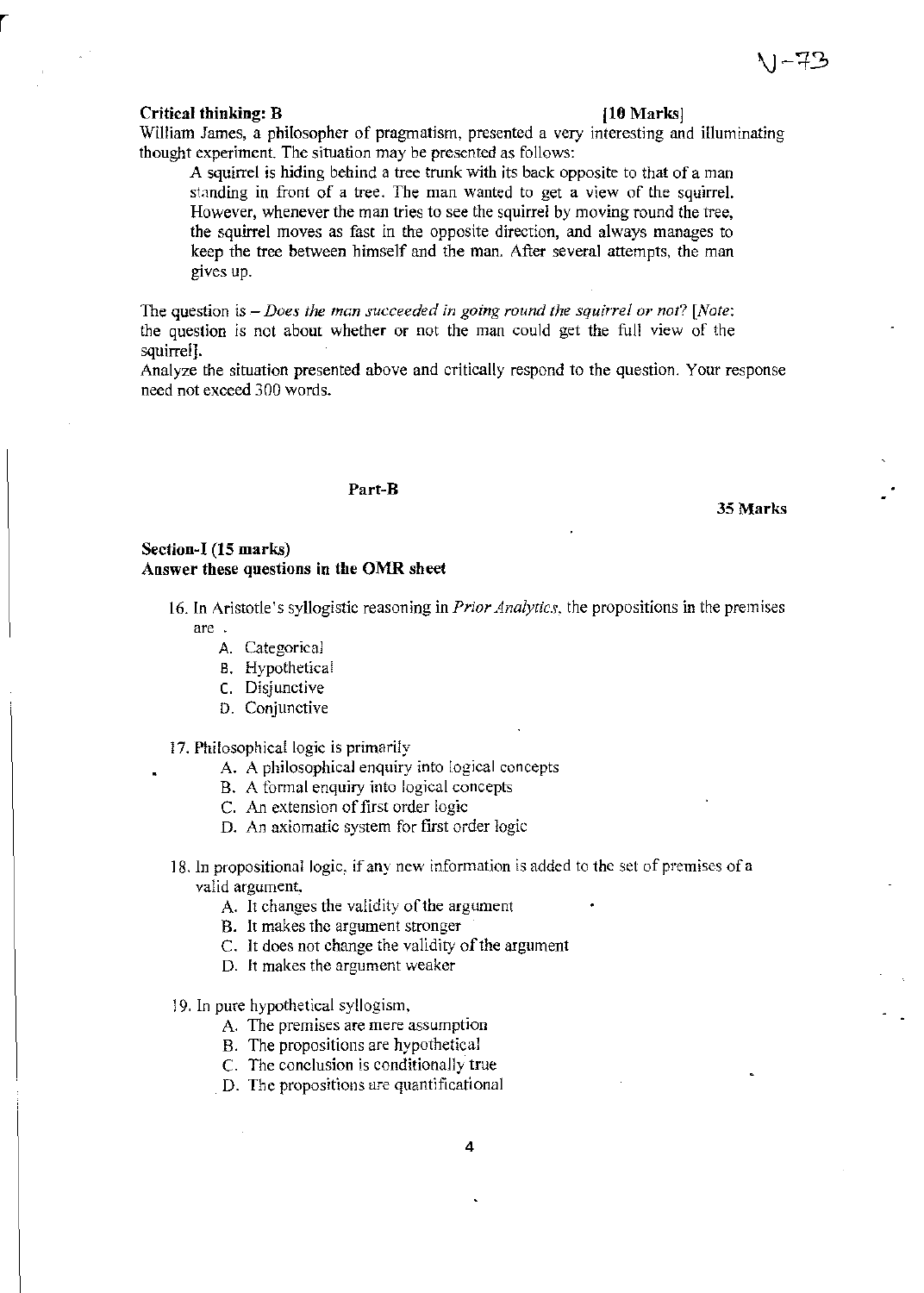- 20. The philosopher who said "To be is to be the value ofa bound variable" did **not**  accept
	- A. That ontology is doubly relative
	- B. That there is no entity without identity
	- C. That there is analytic-synthetic distinction
	- D. That there is indeterminacy of translation
- 21. According to Descartes,
	- A. *Cogito ergo sum(I* think therefore *I* am) is not a syllogistic inference
	- B. Mind has extension although Body has no consciousness
	- C. Body has consciousness although mind has no extension
	- D. *Cogito ergo sum* is a syllogistic inference
- 22. According to Leibnitz,
	- A. Monads are windowless and there is a pre-established harmony
	- B. Monads are windowless but there is no pre-established harmony
	- C. Neither monads are windowless nor is there a pre-established hannony
	- D. Monads are not windowless although there is pre-established harmony.
- 23. In accordance to Kant's proposed list of twelve categories of understanding, which is not listed under Modality?
	- A. Necessity
	- .8. Existence
	- C. Reality
	- D. Possibility

24. Berkeley was against

- A. Idealism and empiricism
- B. Materialism and scepticism
- C. Materialism and empiricism
- D. Empiricism and scepticism
- 25. Austin divides speech acts to
	- A. Locutionary acts, Propositional acts and perlocutionary acts
	- B. Locutionary acts, illocutionary acts and propositional acts
	- C. Constatives, perforrnatives and propositional acts
	- D. Locutionary acts, illocutionary acts and perlocutionary acts

#### 26. According to Heidegger, *Dasein* (Being) is **not**

- A. essentially temporal
- B. the Being-in-the-world
- C. fallen into a world in which there are daseins and non-daseins
- D. essentially non-temporal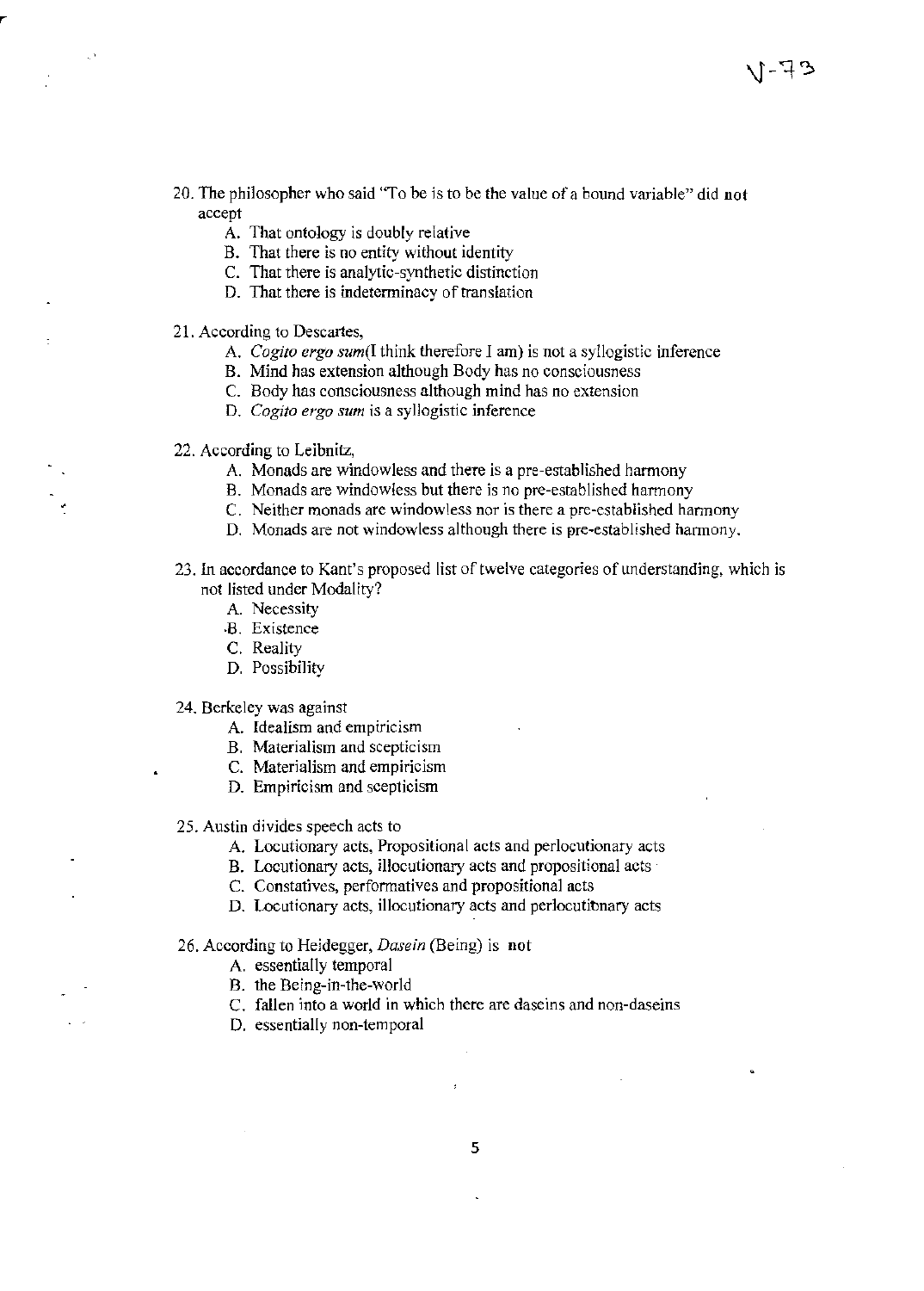27. Match the philosopher with his famous notion/assertion<br>a. Nietzsche i. Language-Game

a. Nietzsche i. Language-Game<br>b. Wittgenstein ii. Chinese Room A b. Wittgenstein ii. Chinese Room Argument<br>c. Descartes iii. Cooito ergo sum

c. Descartes iii. Cogito ergo sum<br>d. John Searle iv. Will to Power iv. Will to Power

A. a-i, b-ii, c-iii, d-iv

B. a-iv, b-i, c-iii, d-ii

- C. a. iv, b-iii, c-i, d-ii
- D. a-ii, bi, c-iii, d- iv
- 28. Which one of the following entries on in the columns  $A$  (Dialogue) and  $B$  (Upanisad) **do not** match each other:

|                          | Column A                   | (Dialogue)                                                                                                       | Column B (Upanisad)                                           |
|--------------------------|----------------------------|------------------------------------------------------------------------------------------------------------------|---------------------------------------------------------------|
| İ.<br>ii.<br>iii.<br>iv. | between Nachiketa and Yama | between Maitreyi and Yajñavälkya<br>between Uddalakaand his son Śwetaketu<br>betweenAjātashatru and GārgyaBalaki | a) Kathā<br>b)Brihadāranyaka<br>c) Chāndogya<br>d)Kenopanisad |
| A. I.a                   |                            |                                                                                                                  |                                                               |

- 
- B. II. b
- c. III. c
- D. IV. d

29. Match the following columns:

|      | Column-1          | $Column-II$     |
|------|-------------------|-----------------|
| i.   | Sāmkhyakārika     | a) Śankrācārya  |
| ii.  | Brahmasutrabhāsva | b)Rāmānuja      |
| iii. | Yogabhāshya       | c) Iśvarakrisna |
| iv.  | Sri Bhashya       | d) Vyāsa        |

- 
- A. I-c. II-a, III-d. IV-b
- B. I-b, II-a, III-d, IV-c
- c. I-c. II-a, III-b, IV-d
- D. I-d. II-a, III-c. IV-b

30. A priori intuitions, for Kant, are

A. Intuitions of the intellect

B. The forms of reason

C. The forms of the understanding.

D. The forms of sensibility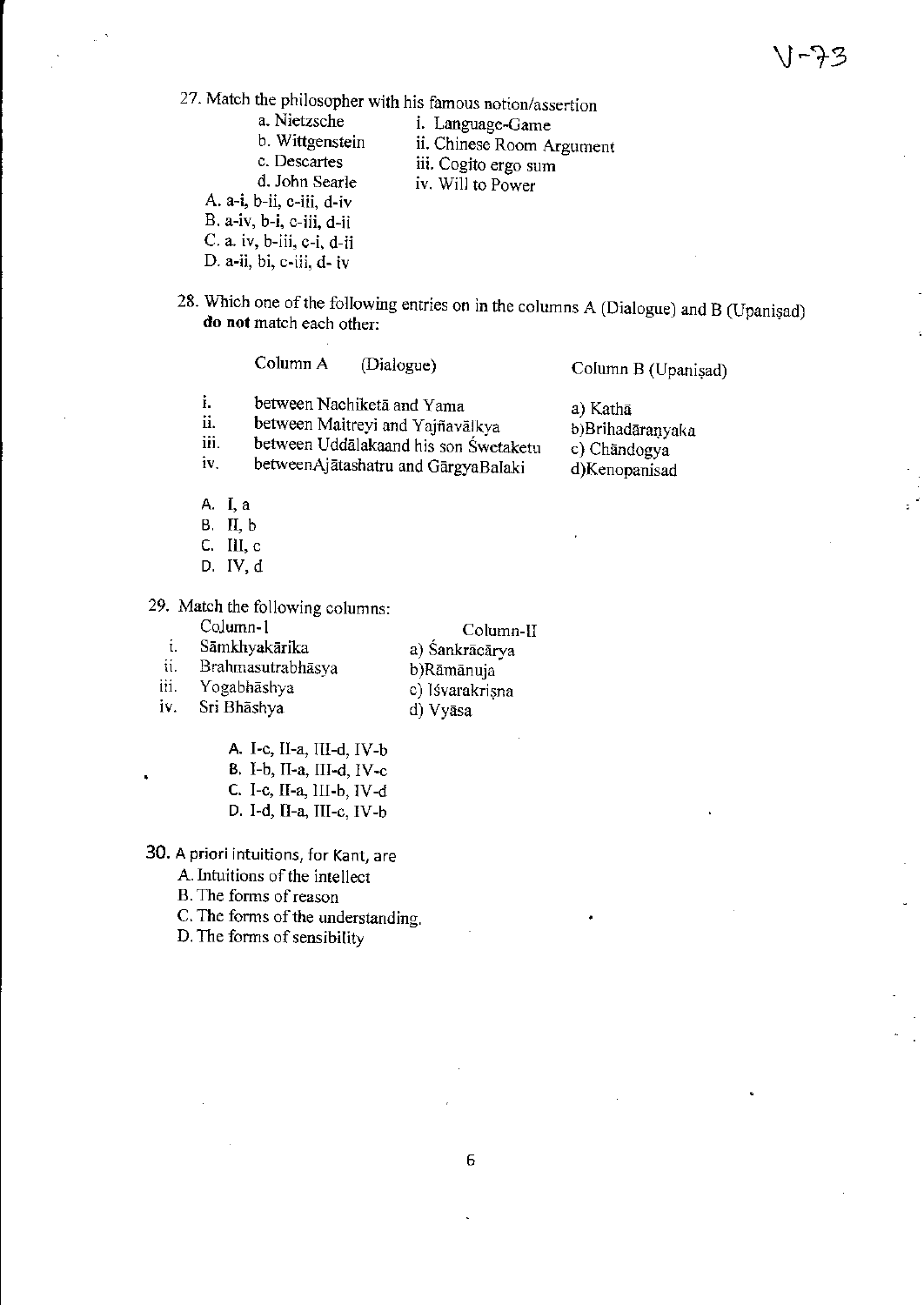# **Section-II (20 marks)**

Answer any **two** of the following in **500 words each** choosing **at least one from each group.** All questions carry equal value. **Answer these questions in the booklet provided.** 

### **Group-I**

- 1. What is a proposition? Discuss various types of proposition in logic.
- 2. What is formal logic? Contrast formal logic with informal logic.
- 3. Write an essay on Wittgenstein's Private Language Argument.
- 4. Write an essay on Foucault's notion of 'power/knowledge'.
- *S.* Explain and examine Austin's Locutionary-illocutionary distinction.
- 6. Explain how, according to Kant, synthetic a priori propositions of geometry are possible. Critically examine Kant's argument giving your reason against or in support of his position on mathematical propositions.
- 7. Explain Logical Positivist's argument against metaphysics. Regarding the logical positivist's take on metaphysics, Popper maintains that along with metaphysics logical positivists do away with science as well. Do you agree with popper? Give reasons for your answer.
- 8. "Man is condemned to be free". Explain and examine.

## **Group-2**

- 1. What is the theory of causation of Samkhya? Does the theory of causality justify the process of evolution? Explain your answer.
- 2. Make a critical assessment of the ethics of Bhagavad Gita.
- 3. Is Brahman *Satcitānanda*? Explain your answer.
- 4. Write an essay on *Anekāntavāda*.
- 5. Explain and examine Catuskoti.
- 6. Explain and examine *Anumana* (Inference) as a pramana.
- 7. Make a comparison between the viewpoints of AdvaitaVedanta and ViśișțādvaitaVedānta on Brahman.
- 8. Write an essay on Gandhian non-violence.